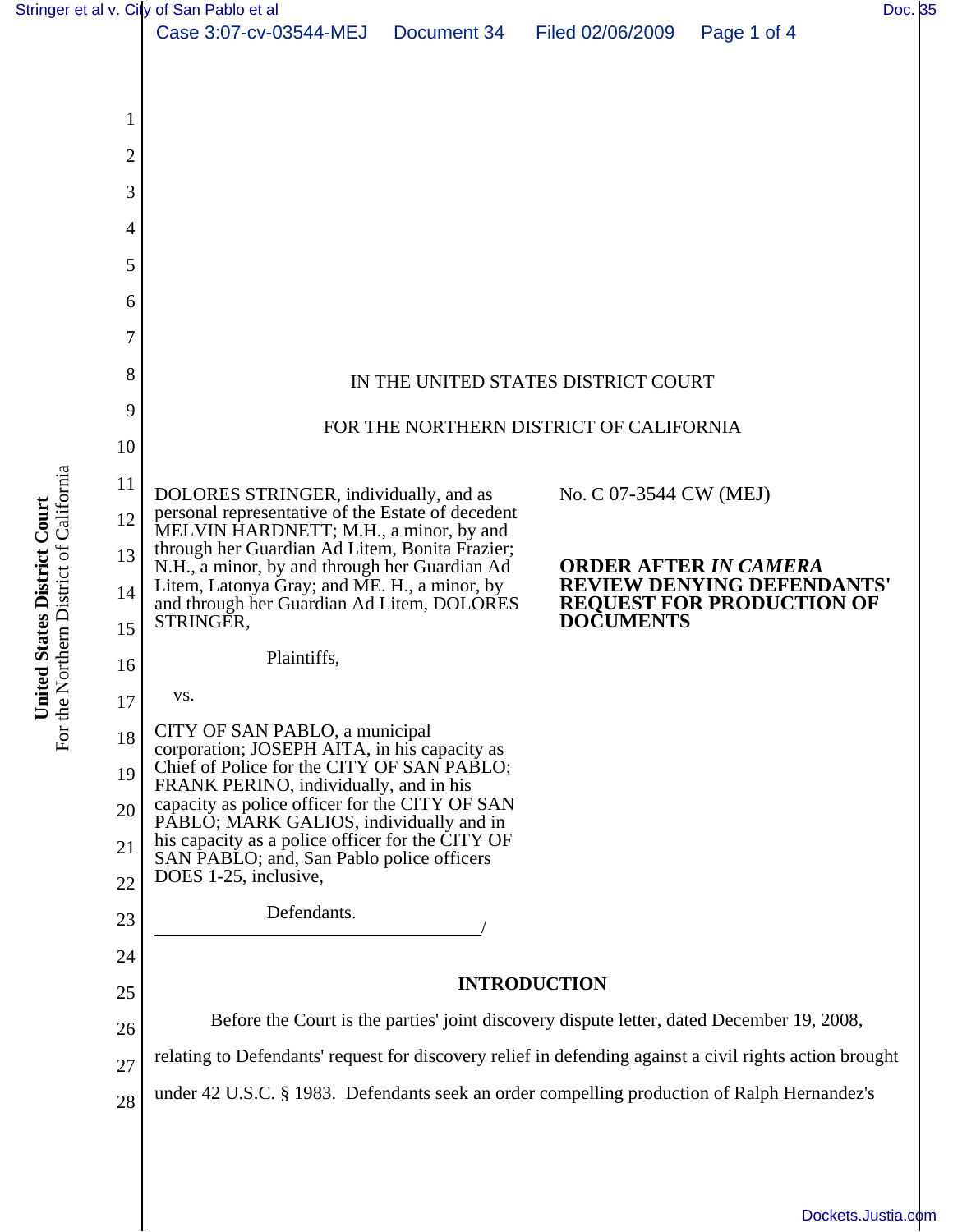1 2 3 ("Hernandez") 26 year old personnel files from the City of Pittsburg. Plaintiffs retained former police officer Hernandez as a private investigator. Plaintiffs object on grounds of relevancy and privilege.

6 Upon careful review of the parties' papers, case law, statutory authority, oral arguments, and *in camera* review, the Court hereby DENIES Defendants' request for production, for the reasons set forth below.

4

5

7

14

## **BACKGROUND**

8 9 10 11 12 13 On, December 19, 2008, the parties submitted a joint discovery dispute letter. The parties presented oral argument on February, 5, 2009. Upon hearing oral arguments the Court found Hernandez's personnel files regarding his character for truthfulness may be discoverable and ordered an *in camera* review. Accordingly, City of Pittsburg submitted Hernandez's personnel files on February, 6, 2009. Upon an *in camera* review, the Court finds no document in Hernandez's personnel files are discoverable.

## **DISCUSSION**

15 16 17 18 19 20 Defendants argue these records may lead to discovery of not only relevant, but essential evidence for the defense. Defendants further argue the records are relevant to impeach Hernandez if he is a witness at trial and argue he tainted percipient witnesses. Defendants contend that Hernandez may be a potential witness because he interviewed witnesses and prepared reconstructive video of the incident for Plaintiffs. Defendants argue that any of Hernandez's personnel files pertaining to truthfulness or excessive force may be admissible at trial.

21 22 23 24 In response, Plaintiffs argue that Hernandez's actions are not at issue or relevant to this case. Moreover, Plaintiffs claim Hernandez is not a party to this lawsuit, and has not been identified as a witness, percipient or otherwise. Plaintiffs further argue that Hernandez's police records are privileged and protected by privacy rights.

25 26 27 Under Federal Rule of Civil Procedure ("FRCP") 26, "[p]arties may obtain discovery regarding any matter, not privileged, that is relevant to the claim or defense of any party." Fed. R. Civ. P. 26(b)(1). "Relevant information need not be admissible at the trial if the discovery appears

For the Northern District of California For the Northern District of California United States District Court **United States District Court**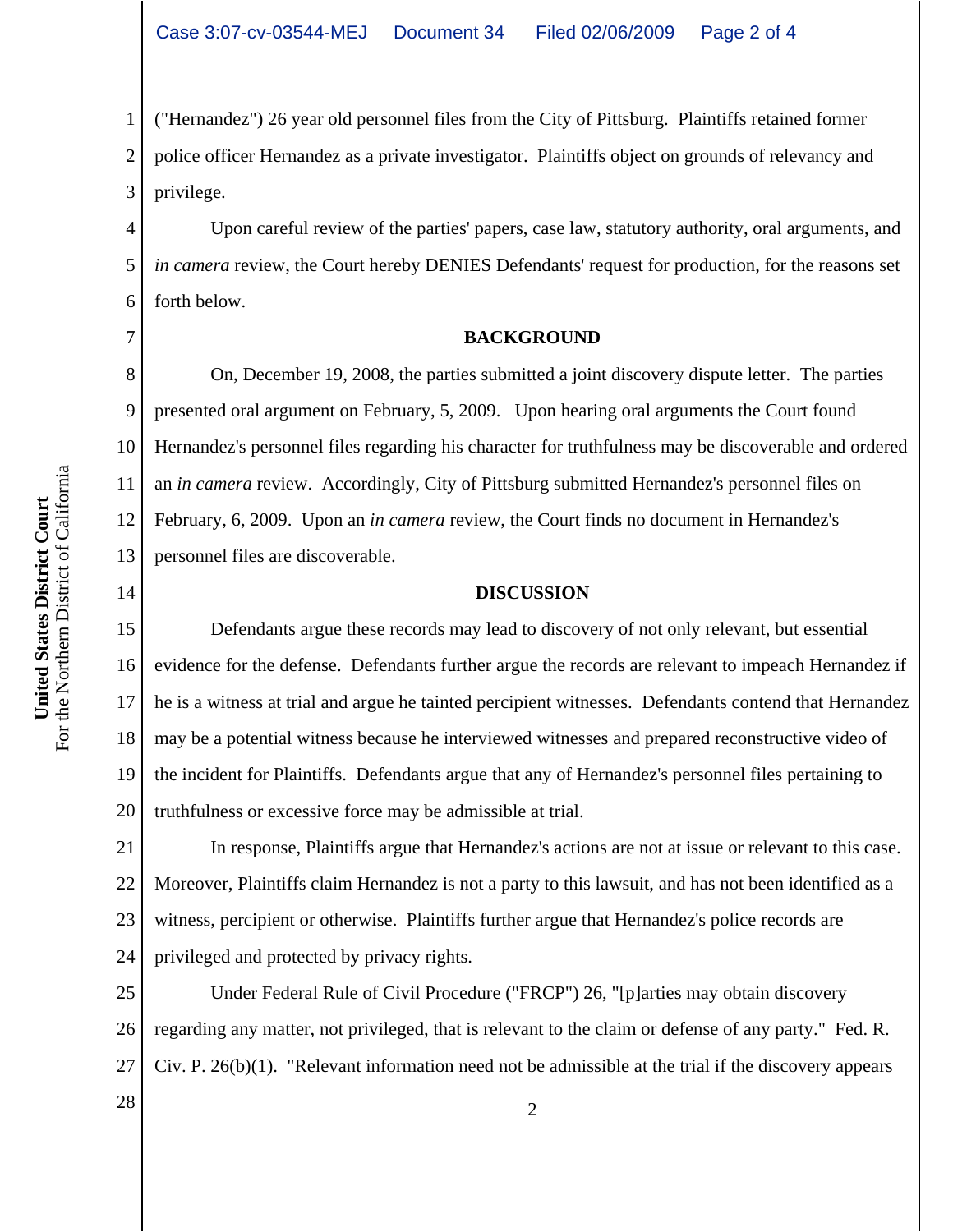2 3 4 5 6 7 reasonably calculated to lead to the discovery of admissible evidence." *Id.* Thus, the scope of discovery under the Federal Rules is extremely broad. *Soto v. Concord*, 162 F.R.D. 603, 610 (N.D. Cal. 1995). A relevant matter is "any matter that bears on, or that reasonably could lead to other matters that could bear on, any issue that is or may be in this case." *Oppenheimer Fund, Inc. v. Sanders*, 437 U.S. 340, 351 (1978). Thus, "the question of relevancy should be construed liberally and with common sense and discovery should be allowed unless the information has no conceivable bearing on the case." *Soto*, 162 F.R.D. at 610.

8 9 10 11 12 13 14 Defendants argue Hernandez's personnel files may be relevant to show bias and as a result, he tainted percipient witnesses. Defendants also argue Hernandez's personnel files are admissible because extrinsic evidence may be used to show bias. Defendants argue Hernandez may be bias in this excessive force action against the City of San Pablo police officers because he was a former police officer for the City of Pittsburg. However, Hernandez is not a party or an officer in this action. The City of Pittsburg is a also a third party. Thus, the Court finds Defendants' argument that Hernandez's 26 year old personnel files may be used to show bias is too attenuated.

15 16 17 18 19 20 The only arguable relevance to the instant case would be to use Hernandez's personnel files to attack his character for truthfulness. Under Federal Rule of Evidence ("FRE") 608(b), a specific act of misconduct, offered to attack the witness' character for truthfulness, can be elicited only on cross-examination of the witness. Fed.R.Evid. 608(b). This rule, however, requires Hernandez to first be called as a witness and testify at trial. Plaintiffs have not designated Hernandez as a witness. However, at oral argument, Defendants indicated the possibility that Hernandez will be a witness.

21 22 23 24 25 Even if Hernandez is called as a witness, Defendants cannot use his personnel files to attack his truthful character since these files are extrinsic evidence. Extrinsic evidence cannot be used to prove specific acts of conduct when attacking a witness' character for truthfulness. *Id.* At most, Defendants can only inquire about specific acts of conduct on cross-examination, but cannot offer Hernandez's personnel files into evidence to discredit his testimony.

26 27 Moreover, even an inquiry on cross-examination is subject to the court's discretion and overriding provisions of FRE 403. Fed.R.Evid. 403. The court may limit such cross-examination if

For the Northern District of California For the Northern District of California United States District Court **United States District Court**

1

 $\begin{array}{|c|c|c|c|c|}\n \hline\n 28 & 3 \\
\hline\n \end{array}$